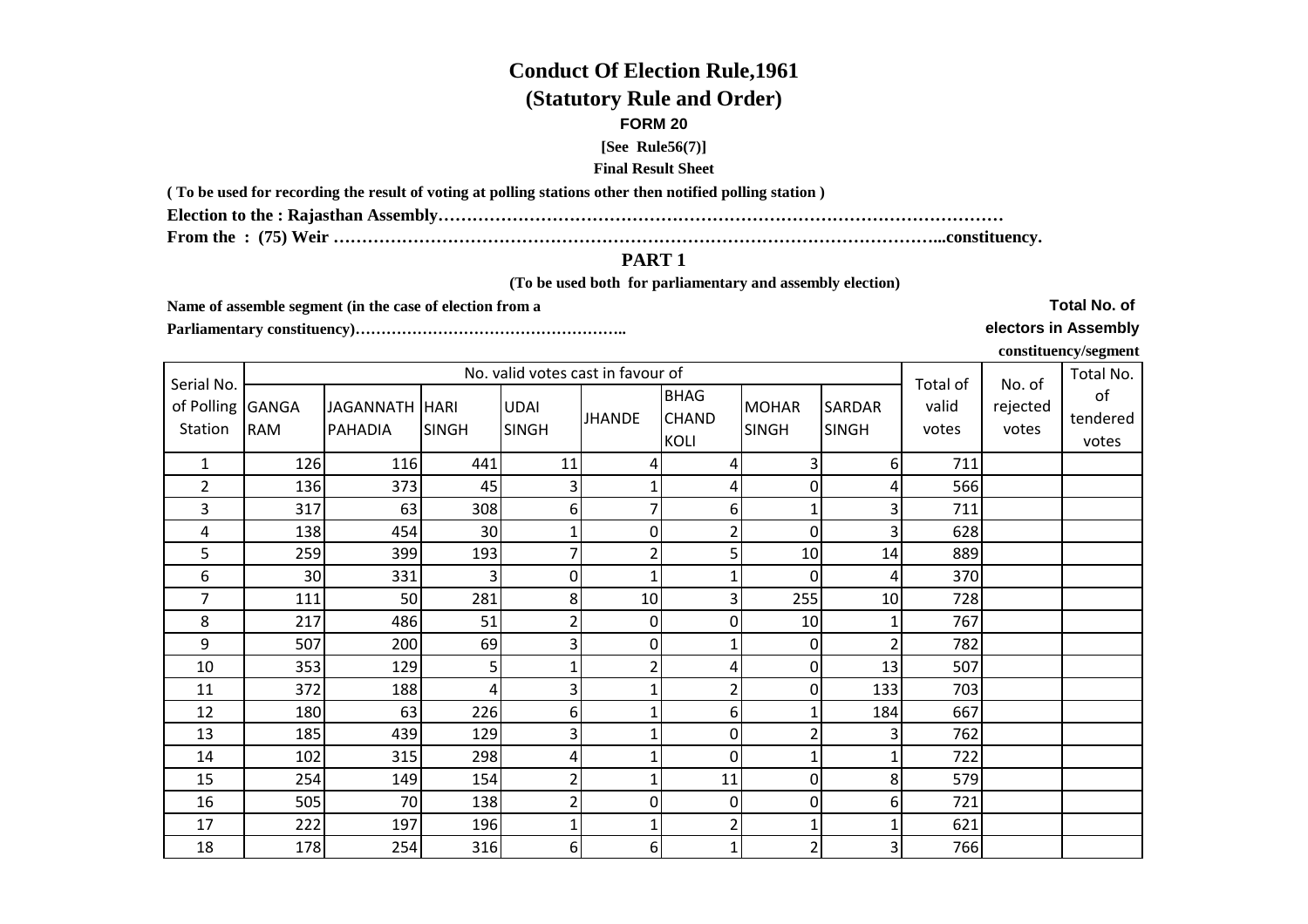|                                     | No. valid votes cast in favour of |                           |              |                             |                         |                                            |                              |                               |                | No. of<br>Total of |                         |
|-------------------------------------|-----------------------------------|---------------------------|--------------|-----------------------------|-------------------------|--------------------------------------------|------------------------------|-------------------------------|----------------|--------------------|-------------------------|
| Serial No.<br>of Polling<br>Station | <b>GANGA</b><br><b>RAM</b>        | JAGANNATH HARI<br>PAHADIA | <b>SINGH</b> | <b>UDAI</b><br><b>SINGH</b> | <b>JHANDE</b>           | <b>BHAG</b><br><b>CHAND</b><br><b>KOLI</b> | <b>MOHAR</b><br><b>SINGH</b> | <b>SARDAR</b><br><b>SINGH</b> | valid<br>votes | rejected<br>votes  | of<br>tendered<br>votes |
| 19                                  | 193                               | 473                       | 197          | $\mathbf{1}$                | $\mathbf 0$             | $\mathbf{1}$                               | $\mathbf 0$                  | $\overline{0}$                | 865            |                    |                         |
| 20                                  | 247                               | 338                       | 75           | $\mathbf 0$                 | $\mathbf{1}$            | 4                                          | $\mathbf{1}$                 | 3                             | 669            |                    |                         |
| 21                                  | 353                               | 237                       | 235          | 9                           | $\overline{4}$          | $\mathbf 0$                                | 0                            | 12                            | 850            |                    |                         |
| 22                                  | 219                               | 315                       | 156          | 5                           | $\mathbf 1$             | $\overline{7}$                             | $\overline{1}$               | 6                             | 710            |                    |                         |
| 23                                  | 53                                | 185                       | 328          | $\pmb{0}$                   | $\mathbf 1$             | $\mathbf 0$                                | $\boldsymbol{0}$             | $\overline{0}$                | 567            |                    |                         |
| 24                                  | 35                                | 276                       | 331          | 5                           | $\mathbf 1$             | $\overline{2}$                             | $\mathbf 0$                  | $\overline{2}$                | 652            |                    |                         |
| 25                                  | 65                                | 231                       | 245          | 14                          | $\overline{\mathbf{4}}$ | $\overline{7}$                             | $\mathbf{1}$                 | 4                             | 571            |                    |                         |
| 26                                  | 289                               | 308                       | 261          | $\mathbf{1}$                | $\mathbf 1$             | $\overline{2}$                             | $\mathbf 0$                  | 4                             | 866            |                    |                         |
| 27                                  | 438                               | 317                       | 116          | $\overline{2}$              | $\overline{2}$          | $\overline{2}$                             | $\overline{7}$               | 11                            | 895            |                    |                         |
| 28                                  | 466                               | 140                       | 92           | 3                           | $\pmb{0}$               | $\overline{2}$                             | $\boldsymbol{0}$             | 6 <sup>1</sup>                | 709            |                    |                         |
| 29                                  | 245                               | 195                       | 125          | 7                           | $\mathbf 1$             | $\overline{2}$                             | 4                            | 5 <sup>1</sup>                | 584            |                    |                         |
| 30                                  | 175                               | 433                       | 123          | 5                           | $\mathbf 1$             | 6                                          | $\overline{2}$               | 8                             | 753            |                    |                         |
| 31                                  | 216                               | 418                       | 148          | $\pmb{4}$                   | $\mathbf 1$             | $\overline{2}$                             | 4                            | 9                             | 802            |                    |                         |
| 32                                  | 297                               | 376                       | 185          | $\pmb{0}$                   | $\mathbf 0$             | 3                                          | 0                            | 4                             | 865            |                    |                         |
| 33                                  | 267                               | 392                       | 107          | $\mathbf{1}$                | $\pmb{0}$               | 1                                          | $\mathbf{1}$                 | 6 <sup>1</sup>                | 775            |                    |                         |
| 34                                  | 196                               | 376                       | 96           | $\pmb{0}$                   | $\mathbf 1$             | $\boldsymbol{0}$                           | $\mathbf{1}$                 | 4                             | 674            |                    |                         |
| 35                                  | 61                                | 312                       | 143          | $\overline{2}$              | $\mathbf 0$             | $\overline{2}$                             | 3                            | $\overline{3}$                | 526            |                    |                         |
| 36                                  | 78                                | 171                       | 214          | $\pmb{0}$                   | $\pmb{0}$               | $\overline{2}$                             | $\boldsymbol{0}$             | $\mathbf{1}$                  | 466            |                    |                         |
| 37                                  | 158                               | 334                       | 97           | $\overline{2}$              | $\mathbf 1$             | $\overline{2}$                             | 5                            | 5                             | 604            |                    |                         |
| 38                                  | 196                               | 130                       | 345          | 11                          | $\mathbf 1$             | $\boldsymbol{0}$                           | $\boldsymbol{0}$             | 8                             | 691            |                    |                         |
| 39                                  | 11                                | 495                       | 131          | 3                           | $\pmb{0}$               | $\mathbf 0$                                | 0                            | $\mathbf{1}$                  | 641            |                    |                         |
| 40                                  | 127                               | 420                       | 303          | 5                           | $\mathbf 0$             | $\overline{7}$                             | 5                            | 13                            | 880            |                    |                         |
| 41                                  | 326                               | 368                       | 10           | $\pmb{0}$                   | 5                       | $\overline{c}$                             | 5                            | 9                             | 725            |                    |                         |
| 42                                  | 317                               | 490                       | 20           | $\mathbf{1}$                | $\overline{2}$          | $\mathbf{1}$                               | $\mathbf{1}$                 | 8                             | 840            |                    |                         |
| 43                                  | 332                               | 457                       | 41           | $\mathbf{1}$                | 3                       | $\overline{2}$                             | 11                           | 10                            | 857            |                    |                         |
| 44                                  | 400                               | 501                       | 74           | 3                           | 18                      | $\overline{2}$                             | 3                            | 8                             | 1009           |                    |                         |
| 45                                  | 125                               | 355                       | 91           | $\pmb{4}$                   | $\overline{2}$          | $\mathbf 0$                                | $\mathbf{1}$                 | $\overline{2}$                | 580            |                    |                         |
| 46                                  | 156                               | 254                       | 12           | $\mathbf 0$                 | $\overline{\mathbf{4}}$ | $\mathbf 0$                                | $\overline{2}$               | $\overline{0}$                | 428            |                    |                         |
| 47                                  | 292                               | 330                       | 323          | 10                          | 3                       | 3                                          | 9                            | 11                            | 981            |                    |                         |
| 48                                  | 184                               | 508                       | 11           | $\pmb{0}$                   | $\mathbf 1$             | $\overline{c}$                             | $\overline{\mathbf{c}}$      | $10\,$                        | 718            |                    |                         |
| 49                                  | 183                               | 125                       | 243          | 4                           | $\mathbf{1}$            | $\overline{2}$                             | $\overline{2}$               | $\overline{7}$                | 567            |                    |                         |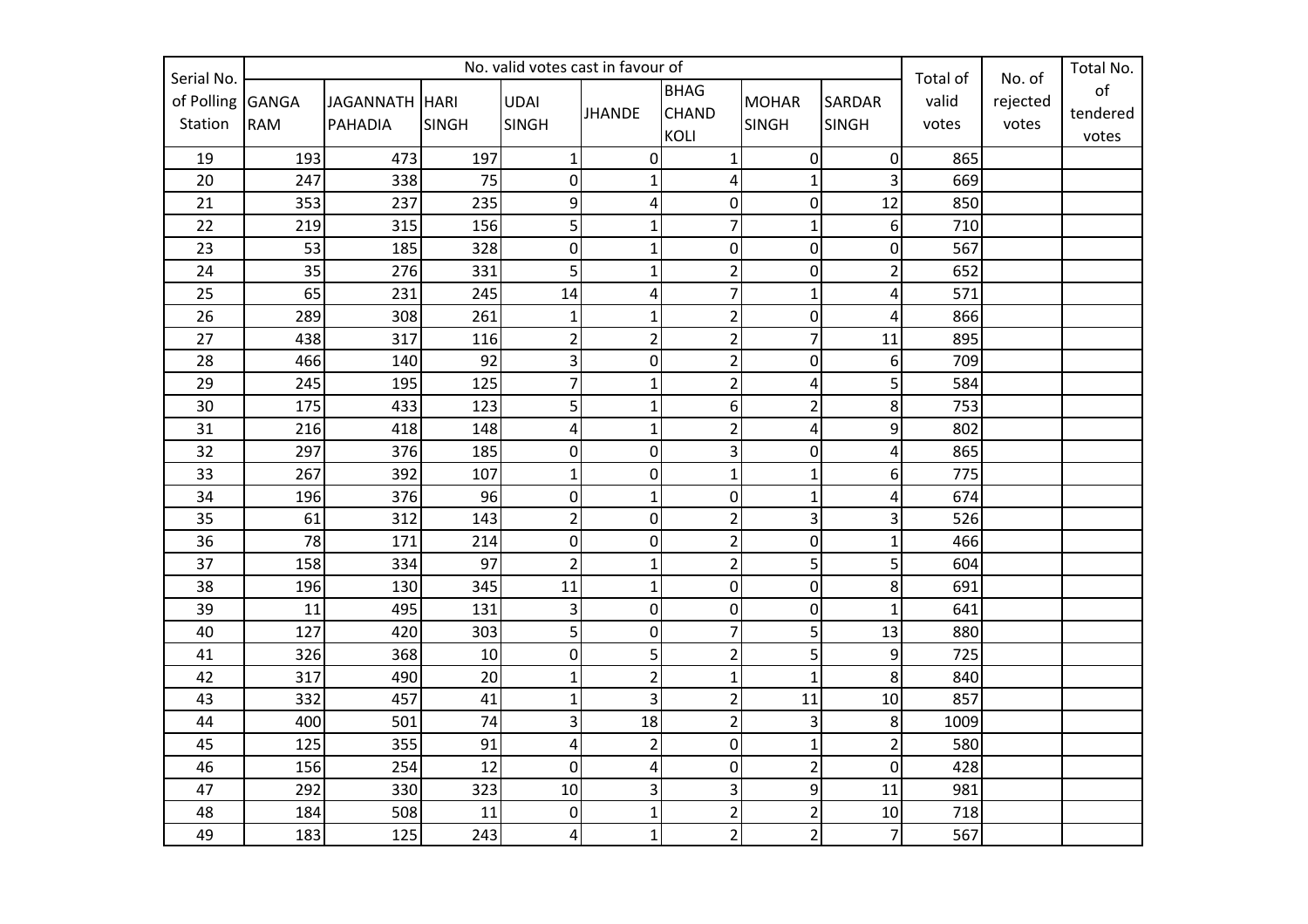| Serial No. | No. valid votes cast in favour of |                |                  |                  |                  |                         |                         |                 |       | Total No.<br>No. of<br>Total of |                |
|------------|-----------------------------------|----------------|------------------|------------------|------------------|-------------------------|-------------------------|-----------------|-------|---------------------------------|----------------|
| of Polling | <b>GANGA</b>                      | JAGANNATH HARI |                  | <b>UDAI</b>      |                  | <b>BHAG</b>             | <b>MOHAR</b>            | <b>SARDAR</b>   | valid | rejected                        | of             |
| Station    | <b>RAM</b>                        | <b>PAHADIA</b> | <b>SINGH</b>     | <b>SINGH</b>     | JHANDE           | <b>CHAND</b>            | <b>SINGH</b>            | <b>SINGH</b>    | votes | votes                           | tendered       |
|            |                                   |                |                  |                  |                  | <b>KOLI</b>             |                         |                 |       |                                 | votes          |
| 50         | 220                               | 548            | 133              | $\mathbf{1}$     | 3                | $\overline{2}$          | $\overline{2}$          | $\overline{2}$  | 911   |                                 |                |
| 51         | 257                               | 200            | 115              | $\overline{2}$   | $\mathbf{1}$     | $\mathbf{1}$            | 3                       | $\overline{0}$  | 579   |                                 |                |
| 52         | 173                               | 225            | 235              | 4                | 0                | $\mathbf 0$             | $\overline{\mathbf{c}}$ | 6               | 645   |                                 |                |
| 53         | 145                               | 402            | 183              | $\overline{2}$   | $\overline{2}$   | 3                       | $\mathbf{1}$            | 10              | 748   |                                 |                |
| 54         | 374                               | 129            | 156              | $\overline{3}$   | $\mathbf 1$      | $\mathbf 2$             | $\mathbf{1}$            | 14              | 680   |                                 |                |
| 55         | 261                               | 349            | 312              | $\overline{3}$   | $\mathbf 1$      | 6                       | $\mathbf 0$             | 11              | 943   |                                 |                |
| 56         | 245                               | 448            | 170              | $6 \overline{6}$ | $\boldsymbol{0}$ | $\mathbf 2$             | $\mathbf{1}$            | 11              | 883   |                                 |                |
| 57         | 133                               | 284            | 115              | 4                | $\boldsymbol{0}$ | $\mathbf{1}$            | 4                       | $\mathbf{1}$    | 542   |                                 |                |
| 58         | 52                                | 464            | 297              | 6                | 3                | $\mathbf 1$             | $\mathbf{1}$            | $\overline{5}$  | 829   |                                 |                |
| 59         | 100                               | 357            | 176              | 4                | $\boldsymbol{0}$ | $\mathbf{1}$            | $\mathbf 0$             | $\overline{4}$  | 642   |                                 |                |
| 60         | 241                               | 139            | 286              | 4                | $\mathbf{1}$     | $\overline{\mathbf{c}}$ | $\mathbf 0$             | 3               | 676   |                                 |                |
| 61         | 97                                | 284            | 304              | 6                | 5                | $\overline{2}$          | 3                       | 10              | 711   |                                 |                |
| 62         | 178                               | 177            | 425              | 9                | $\mathbf{1}$     | 4                       | $\boldsymbol{0}$        | $\overline{7}$  | 801   |                                 |                |
| 63         | 83                                | 415            | 79               | $\mathbf{1}$     | 0                | 3                       | 3                       | 8               | 592   |                                 |                |
| 64         | 196                               | 182            | 466              | $\overline{7}$   | $\mathbf 1$      | 5                       | $\overline{2}$          | 11              | 870   |                                 |                |
| 65         | 366                               | 360            | 162              | $\overline{a}$   | $\overline{2}$   | $\overline{4}$          | 10                      | 9               | 917   |                                 |                |
| 66         | 320                               | 380            | 10               | $\boldsymbol{0}$ | $\overline{2}$   | $\overline{\mathbf{3}}$ | $\overline{2}$          | 9               | 726   |                                 |                |
| 67         | 336                               | 98             | 58               | $\mathbf 0$      | 0                | $\mathbf{1}$            | $\overline{2}$          | $\overline{2}$  | 497   |                                 |                |
| 68         | 139                               | 295            | 131              | 5                | $\mathbf{1}$     | $\overline{c}$          | $\overline{2}$          | 10              | 585   |                                 |                |
| 69         | 195                               | 277            | 170              | $9\,$            | $\overline{2}$   | $\boldsymbol{9}$        | 4                       | $14\,$          | 680   |                                 |                |
| 70         | 218                               | 249            | 125              | $\overline{2}$   | $\mathbf{1}$     | $\mathbf{1}$            | 0                       | 3               | 599   |                                 |                |
| 71         | 188                               | 361            | 268              | 4                | 4                | 44                      | 9                       | 9               | 887   |                                 | $\overline{2}$ |
| 72         | 493                               | 145            | 199              | $\overline{2}$   | 0                | $\mathbf{1}$            | $\mathbf{1}$            | $\bf 8$         | 849   |                                 |                |
| 73         | 157                               | 212            | $\overline{3}$   | $\mathbf{1}$     | $\overline{2}$   | $\overline{2}$          | 3                       | $\overline{7}$  | 387   |                                 |                |
| 74         | 36                                | 346            | 162              | 15               | 5                | 6                       | $\overline{7}$          | 17              | 594   |                                 | $1\vert$       |
| 75         | 386                               | 97             | 136              | 4                | $\mathbf{1}$     | 3                       | $\mathbf{1}$            | 6               | 634   |                                 |                |
| 76         | 203                               | 78             | 184              | 6                | $\mathbf{1}$     | $\mathbf{1}$            | $\overline{c}$          | $\overline{7}$  | 482   |                                 |                |
| 77         | $\overline{4}$                    | 11             | 692              | 10               | $\overline{2}$   | $\overline{7}$          | $\overline{2}$          | 5               | 733   |                                 |                |
| 78         | 149                               | 26             | $\boldsymbol{0}$ | $\pmb{0}$        | $\mathbf 1$      | $\pmb{0}$               | $\pmb{0}$               | $\overline{2}$  | 178   |                                 |                |
| 79         | 372                               | 279            | 166              | $6 \overline{6}$ | 3                | $\overline{\mathbf{3}}$ | 2                       | 18              | 849   |                                 |                |
| 80         | 201                               | 182            | 117              | $\overline{2}$   | $\overline{2}$   | $\boldsymbol{6}$        | 3                       | 30 <sup>°</sup> | 543   |                                 |                |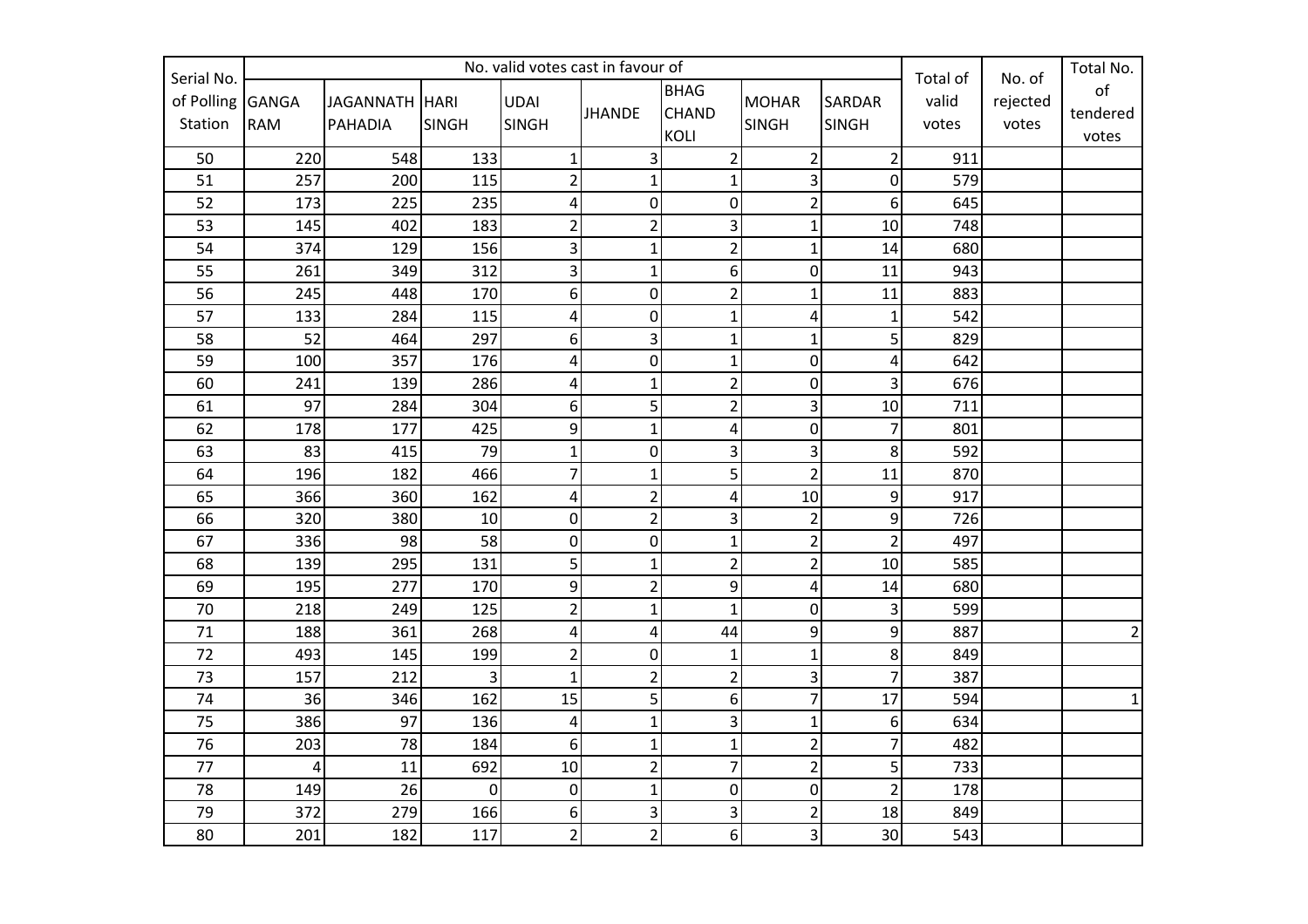| Serial No. | No. valid votes cast in favour of |                |                         |                         |                         |                         |                |                | Total of<br>No. of |          | Total No.    |
|------------|-----------------------------------|----------------|-------------------------|-------------------------|-------------------------|-------------------------|----------------|----------------|--------------------|----------|--------------|
| of Polling | <b>GANGA</b>                      | JAGANNATH HARI |                         | <b>UDAI</b>             |                         | <b>BHAG</b>             | <b>MOHAR</b>   | <b>SARDAR</b>  | valid              | rejected | of           |
| Station    | <b>RAM</b>                        | <b>PAHADIA</b> | <b>SINGH</b>            | <b>SINGH</b>            | <b>JHANDE</b>           | <b>CHAND</b>            | <b>SINGH</b>   | <b>SINGH</b>   | votes              | votes    | tendered     |
|            |                                   |                |                         |                         |                         | <b>KOLI</b>             |                |                |                    |          | votes        |
| 81         | 289                               | 198            | 280                     | 12                      | 5 <sup>1</sup>          | 11                      | $\mathbf{1}$   | 23             | 819                |          |              |
| 82         | 111                               | 168            | 39                      | $\overline{3}$          | $\mathbf{1}$            | 3                       | 4              | 6              | 335                |          |              |
| 83         | 166                               | 47             | 76                      | 6                       | $\mathbf{1}$            | $\mathbf{1}$            | 0              | 5              | 302                |          |              |
| 84         | 149                               | 203            | 247                     | $\overline{2}$          | $\overline{2}$          | $\overline{2}$          | $\overline{c}$ | 3              | 610                |          |              |
| 85         | 249                               | 120            | 157                     | $\pmb{0}$               | $\mathbf 1$             | $\overline{2}$          | $\mathbf{1}$   | $\mathbf{1}$   | 531                |          |              |
| 86         | 331                               | 541            | 72                      | $\overline{7}$          | $\overline{2}$          | $\mathbf{1}$            | $\overline{7}$ | 18             | 979                |          |              |
| 87         | 304                               | 453            | 7                       | $\overline{2}$          | 9                       | $\overline{\mathbf{r}}$ | 6              | 13             | 798                |          |              |
| 88         | 476                               | 285            | $\overline{\mathbf{3}}$ | $\mathbf 0$             | $\mathbf 0$             | 3                       | $\overline{1}$ | 14             | 782                |          |              |
| 89         | 215                               | 66             | $\overline{2}$          | $\overline{2}$          | $\mathbf{1}$            | 44                      | 6              | 106            | 442                |          |              |
| 90         | 383                               | 285            | 11                      | 5                       | $\overline{\mathbf{4}}$ | 5                       | 5              | 55             | 753                |          |              |
| 91         | 99                                | 163            | 280                     | $6 \overline{6}$        | $\overline{2}$          | 9                       | $\mathbf{1}$   | 30             | 590                |          |              |
| 92         | 363                               | 336            | 83                      | 3                       | $\overline{2}$          | $\boldsymbol{0}$        | 4              | 10             | 801                |          |              |
| 93         | 553                               | 217            | 17                      | $\mathbf{1}$            | $\mathbf 1$             | $\mathbf 1$             | 6              | 9              | 805                |          | $\mathbf{1}$ |
| 94         | 201                               | 439            | 88                      | $\overline{9}$          | $\mathbf{1}$            | $\mathbf 1$             | $\overline{2}$ | 3              | 744                |          |              |
| 95         | 237                               | 410            | 218                     | 4                       | $\mathbf 0$             | 4                       | 6              | 4              | 883                |          |              |
| 96         | 44                                | 903            | $\overline{2}$          | $\mathbf 0$             | $\mathbf 0$             | $\mathbf 0$             | 0              | $\mathbf{1}$   | 950                |          |              |
| 97         | 245                               | 117            | 229                     | $\overline{\mathbf{r}}$ | $\mathbf{1}$            | 8                       | 0              | $\overline{2}$ | 606                |          |              |
| 98         | 299                               | 245            | 151                     | 4                       | $\mathbf 0$             | $\mathbf{1}$            | $\overline{2}$ | $\mathbf{1}$   | 703                |          |              |
| 99         | 155                               | 313            | 177                     | 8                       | $\mathbf{1}$            | $\mathbf{1}$            | $\overline{7}$ | 8              | 670                |          |              |
| 100        | 9                                 | 339            | 152                     | 6                       | $\overline{2}$          | $\boldsymbol{0}$        | 0              | $\overline{7}$ | 515                |          |              |
| 101        | 44                                | 517            | 204                     | $\overline{2}$          | $\overline{2}$          | $\overline{2}$          | 5              | 12             | 788                |          |              |
| 102        | 177                               | 371            | 251                     | 20                      | 6                       | 11                      | 6              | 10             | 852                |          |              |
| 103        | 155                               | 179            | 110                     | $\,8\,$                 | $\mathbf{1}$            | $\overline{2}$          | $\overline{c}$ | 5              | 462                |          |              |
| 104        | 81                                | 269            | 201                     | $\overline{7}$          | 5                       | 6                       | 4              | 15             | 588                |          |              |
| 105        | 105                               | 619            | 35                      | $\overline{7}$          | 3                       | 4                       | 4              | 15             | 792                |          |              |
| 106        | 343                               | 120            | 159                     | 4                       | $\mathbf 0$             | 6                       | 0              | 5              | 637                |          |              |
| 107        | 169                               | 342            | 64                      | $\pmb{0}$               | $\mathbf 0$             | $\boldsymbol{0}$        | $\overline{2}$ | 3              | 580                |          |              |
| 108        | 460                               | 242            | 79                      | $6 \overline{6}$        | $\mathbf{1}$            | 5                       | 13             | 18             | 824                |          |              |
| 109        | 259                               | 289            | 161                     | $\boldsymbol{6}$        | $\pmb{4}$               | 3                       | 8              | 12             | 742                |          |              |
| 110        | 55                                | 278            | 156                     | 6                       | $\overline{\mathbf{c}}$ | $\mathbf 1$             | $\mathbf 1$    | $\overline{2}$ | 501                |          |              |
| 111        | 170                               | 344            | 33                      | $\overline{2}$          | $\mathbf{1}$            | $\mathbf{1}$            | $\overline{2}$ | 10             | 563                |          |              |